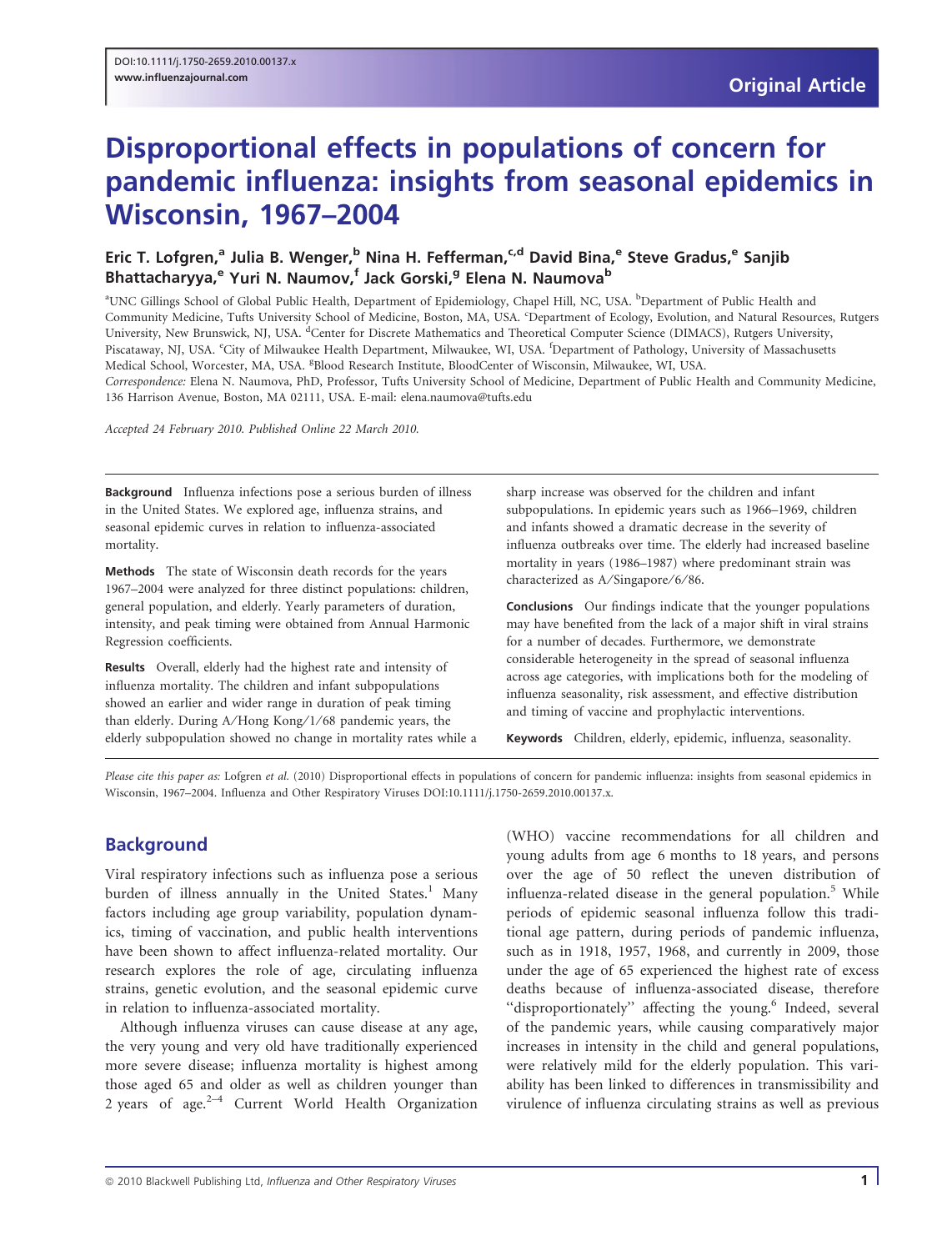#### Lofgren et al.

exposure to antigenically similar strains.<sup>6</sup> This pattern is being mirrored in the current pandemic (H1N1) 2009. It therefore continues to be of obvious importance to understand the different risks to specific demographic groups from ever-shifting strains of influenza and the critical differences in epidemiologic behavior of pandemic versus seasonal outbreaks.

While the association between influenza circulating strains and differing mortality rates among age subpopulations has been explored, the role of viral evolution from antigenic drift on seasonal, non-pandemic influenza has been less frequently studied. What is currently known is that influenza-related mortality is highest in seasons where H3N2 influenza A viruses predominate in comparison with H1N1 influenza A or B viruses.<sup>7,8</sup> In temperate climates, seasonality plays a role in the intensity of various influenza seasons. Seasonality refers to the cyclic appearance of events over a period of time. Influenza seasonality is characterized by a seasonal peak, amplitude, and duration as defined by the shape of the seasonal curve. These seasonal patterns vary annually among different subpopulations because of diverse circulating strains and various environmental factors.<sup>9,10</sup>

The current study aims to examine the effects of specific strains and their evolution during seasonal epidemics in relation to modeling of mortality rates among various age categories. These questions are typically well studied in the elderly, but it is possible that subtle but important infection dynamics in other demographic categories are missed because of the dominant effect of the elderly immune status in seasonal mortality. As these other categories are of growing concern, but their sensitivity to influenza's natural seasonal infection cycle is less well understood, we present analysis across a wide range of demographics. This approach allows us to explore questions where a focus on a particular demographic group would yield an incomplete picture.

We parameterized influenza seasonality based on 37 years of mortality records using the  $\delta$ -method which has been validated on a number of infections with well-pronounced seasonal structures.<sup>11,12</sup> Comparison of seasonal curves of influenza-related mortality between age groups with respect to predominant circulating strain provides insight into the complex phenomenon of temporal oscillations in the clinical diagnosis of influenza and associated fatality.

# Methods

# Population and mortality data

The analyzed data consisted of 51 536 de-identified death records from 1967 to 2004 in Wisconsin, USA provided by the Wisconsin Department of Health Services. Records

were considered if they included influenza, pneumonia or influenza-like illness as a primary or underlying cause of death (ICD-10 codes J10, J11, J12.9, J15, and J18 or equivalent codes in earlier classification systems). The deaths were categorized as part of three distinct population subgroups, children (0–5 years of age), general population (6–64 years of age), and elderly (65 years of age and older) and abstracted to a weekly time series. Children were further subdivided to include an infant category (0–1 year of age). The children and general population categories were chosen as points where influenza in young people ceases to be a major burden and subsequently when it becomes a major source of illness in older populations (Figure 1).

Population adjustment was made by converting the weekly mortality counts into rates per million persons, using decennial census with interpolation between years for the children, general population and elderly subgroups, and a yearly population estimate for the infant subgroup, calculated as: infant population  $=$  new births  $+$  last years births - last years infant deaths, based on vital records data where no age-specific census information was available. Because of a lack of population estimate data for the 1967–1968 influenza season, the infant subpopulation was omitted for that year.

## Vaccine selection and circulating virus strain

The WHO's recommended vaccine strains<sup>13</sup> were used as a proxy variable for the predominant circulating influenza viruses for viral subtypes A and B, while the predominant disease-causing strains were obtained from Morbidity and Mortality Weekly Reports (MMWR) of influenza activity within the United States for a given year<sup>14</sup> (Figure 2). The duration of the A/Hong Kong/1/68 pandemic was determined by consulting the WHO Weekly Epidemiological Record<sup>15</sup> for dispatches detailing considerable outbreaks of A/Hong Kong/1/68 influenza.

# Time-series and statistical analysis

The seasonal epidemic curve was described by analyzing the mortality time series with the Annual Harmonic Regression model to obtain yearly parameters quantifying the duration (period in weeks in which the epidemic curve exceeds the median mortality rate for that year) and absolute intensity (difference between the minimum and maximum mortality rates for that year) of the epidemic, as well as the week in which the epidemic peaked. $11,12,16$ Yearly influenza epidemics are fitted to a unique curve expressed as:

$$
Y(t)_{i} = \exp\{\beta_{0,i} + \beta_{1,i}\cos(2\pi\omega t) + \beta_{2,i}\sin(2\pi\omega t) + \varepsilon\}
$$

where  $Y(t)$ <sub>i</sub> is disease incidence at time t within a particular flu season i (expressed as weekly cases per million popula-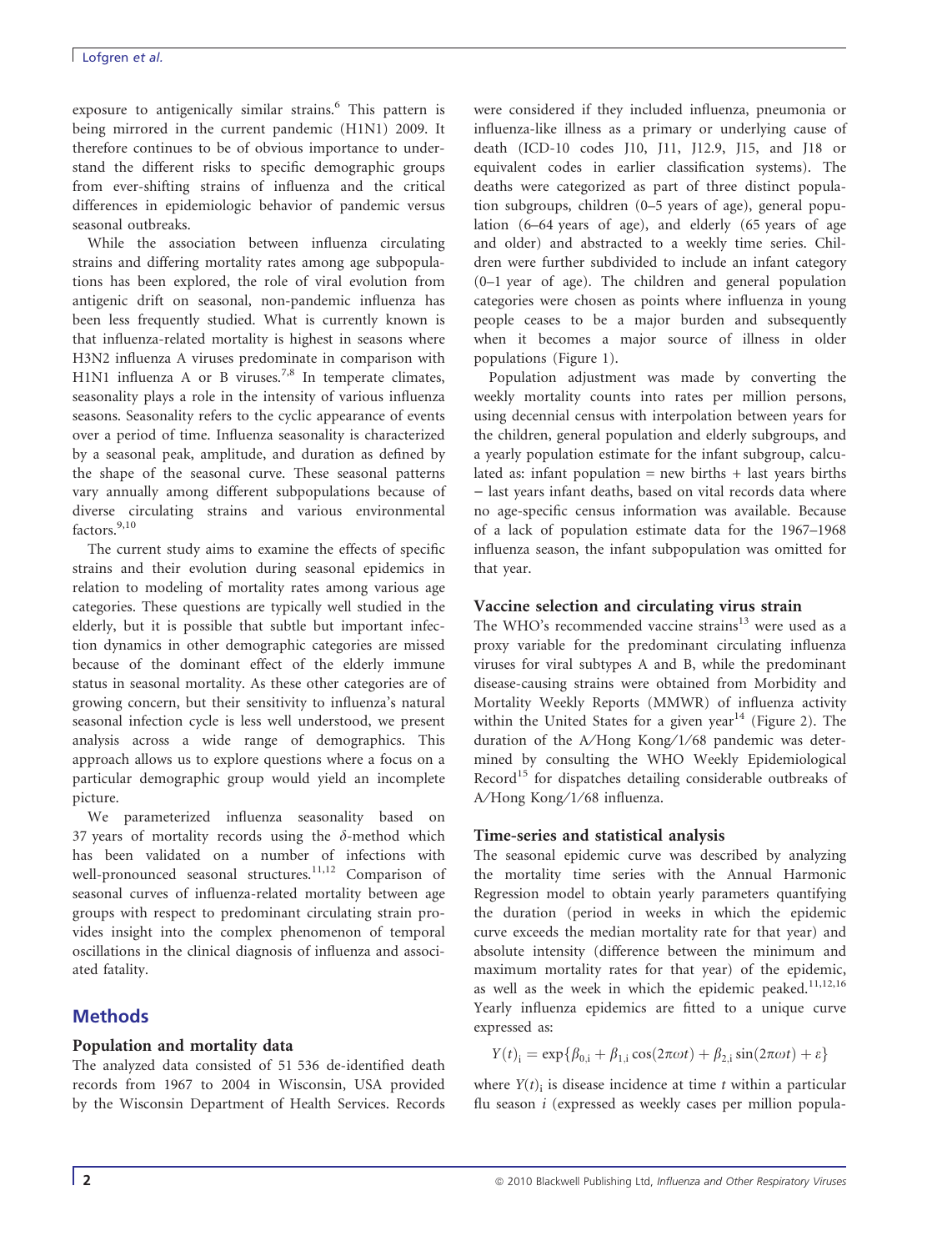



tion).  $\beta_0$  represents the intercept of the yearly epidemic curve or a baseline level of infection;  $\beta_1$  and  $\beta_2$  are the respective coefficients of the harmonic;  $\omega = 1/M$ , where M is the length of one cycle. This model, is similar to Thompson et al.<sup>17,18</sup> and modified as in Ref. [16], provides sufficiently good fit with  $r^2$  values exceeding those which can be obtained from Serfling-type methodology.<sup>19</sup> Smoothed predicted values of weekly rates were obtained from this model; to produce a continuous model fit, the last 2 weeks of a season and the beginning 2 weeks of the next season were interpolated. Yearly parameters of duration, intensity, and peak timing (and the corresponding values for the 95% confidence intervals) were obtained from the regression coefficients using the  $\delta$ -method.<sup>11</sup> The  $\delta$ -method allows for the examination of the variability in seasonal influenza outbreaks beyond that of excess mortality.

This concept is easy to express via model (1) as follows:

$$
log(E[Y(t)]) = \gamma \cos(\omega t + \psi) + e(t), \qquad (1)
$$

where  $Y(t)$  is a time series, the periodic component has a frequency of  $\omega$ , an amplitude of  $\gamma$ , and a phase angle of  $\psi$ , and  $\{e(t), t = 1, 2,...,n\}$  is an i.i.d. sequence of random variables with  $E[e(t)] = 0$  and  $Var[e(t)] = \sigma^2$ . From a user stand point, this model offers a highly desired property as being easy to interpret. The model describes a seasonal curve by a cosine function with symmetric rise and fall over a period of a full year. As shown in Ref. [11], this model is equivalent to model (2)

$$
log(E[Y(t)]) = \beta_0 + \beta_1 sin(2\pi \omega t) + \beta_2 cos(2\pi \omega t) + e(t),
$$
 (2)

which is more convenient to fit as a log-linear regression model or as generalized linear model with the Poisson assumption for the outcome (the results of the latter are presented in the article), both procedures are available in many commercial statistical software. The essence of the  $\delta$ -method is in estimation of the amplitude  $\gamma$  and phase  $\psi$ along with their variance using  $\beta_1$  and  $\beta_2$  regression coefficients and then to formally compare via standard statistical tests (for proofs see Ref. [11]).

For the amplitude, the estimates are  $\gamma = (\beta_1^2 + \beta_2^2)^{1/2}$  (3)

and 
$$
Var(\gamma) = (\sigma_{\beta_1}^2 \beta_1^2 + \sigma_{\beta_2}^2 \beta_2^2 + 2\sigma_{\beta_1 \beta_2} \beta_1 \beta_2) / (\beta_1^2 + \beta_2^2)
$$
. (4)

The phase angle estimate is  $\psi = -\arctan(\beta_1/\beta_2)$  (5)

and corresponding variance estimate is

$$
Var(\psi) = (\sigma_{\beta_1}^2 \beta_2^2 + \sigma_{\beta_2}^2 \beta_1^2 - 2\sigma_{\beta_1 \beta_2} \beta_1 \beta_2) / (\beta_1^2 + \beta_2^2)^2.
$$
 (6)

Using the estimates of the amplitude and the phase angle, as well as the model intercept, a number of the seasonality characteristics can be estimated and formally compared:

- 1. Seasonal peak, or the average maximum value on the seasonal curve of disease incidence,  $max{Y(t)}$  =  $\exp{\{\beta_0 + \gamma\}};$
- 2. Seasonal nadir, or the average minimum value on the seasonal curve of disease incidence,  $min{Y(t)}$  =  $\exp{\{\beta_0 - \gamma\}};$
- 3. Average intensity, the difference between maximum and minimum values on the seasonal curve or incidence of disease,  $I = \exp{\{\beta_0 + \gamma\}} - \exp{\{\beta_0 - \gamma\}};$
- 4. Average peak timing (in weeks), a position of the maximum point on the seasonal curve of exposure or disease incidence,  $P = 52.25(1 - \sqrt{\pi})/2$ ;
- 5. Baseline level, or median annual rate,  $S = \exp{\{\beta_0\}}$ .

These estimates were computed for each age group and each influenza season and used for comparisons and an examination of autocorrelation with lags for 0–10 influenza seasons. All analyses were conducted in JMP 6.0 (SAS Institute, Cary, NC, USA).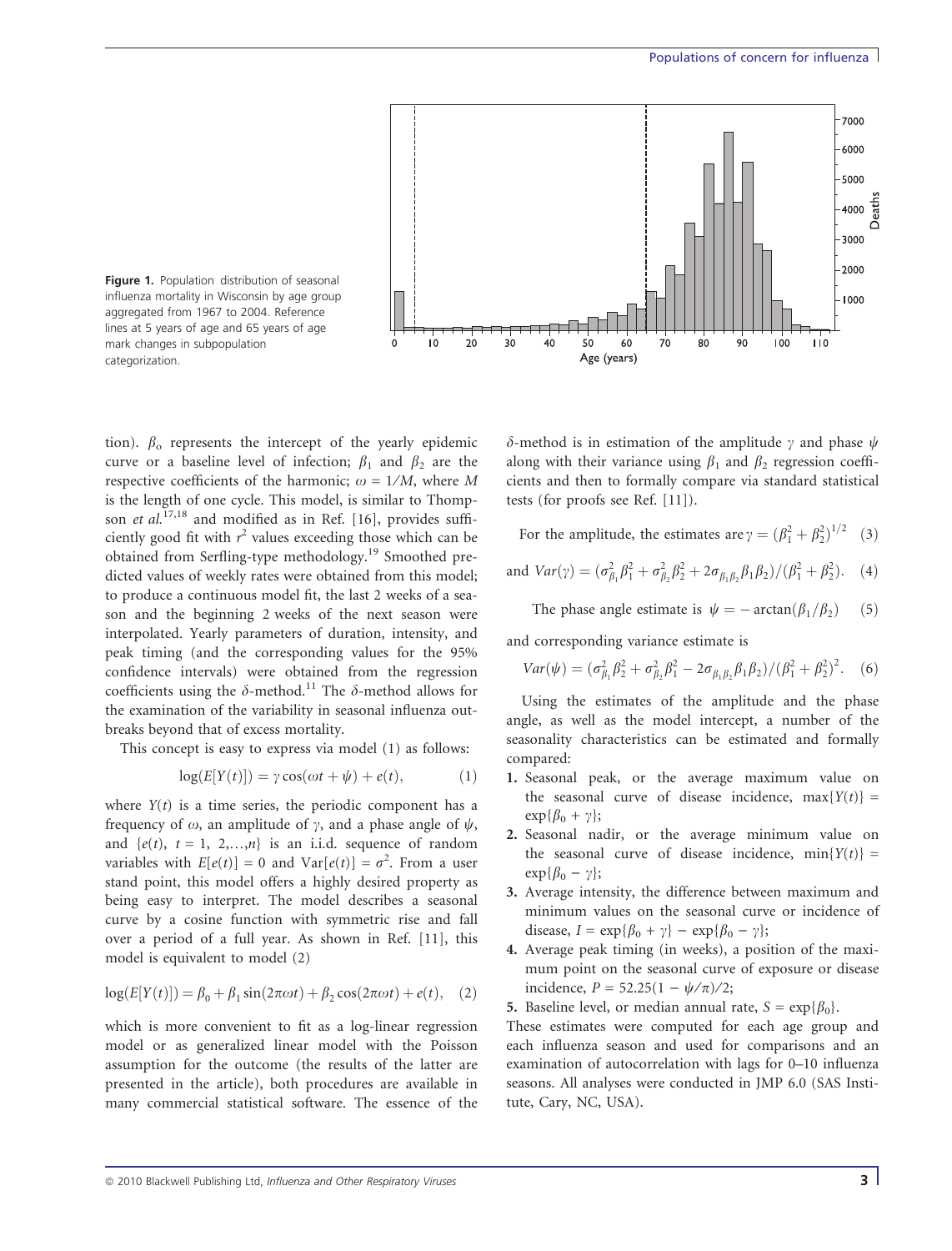

Figure 2. Circulating influenza virus strain by subtype. Considerable evolution in the form of genetic drift and the turnover of circulating virus strains exists over the study period.

# **Results**

The yearly smoothed time series (Figure 3) shows considerable variation in the shape and nature of the epidemic curve both between influenza seasons and across population subgroups, as summarized in Table 1. The elderly subpopulation, as expected, had the highest rate of influenza mortality, accounting for 88% of the total mortality for the series, and possessing an intensity nearly 10 times higher than that of infants. The children and infant subpopulations showed an earlier peak and wider duration than elderly.

#### Intensity of influenza seasons during pandemic periods

The 1967–2004 period includes a 3-year period where the A/Hong Kong/1/68 pandemic can be considered in full force (1966–1969), and two additional years where it is circulating but no longer a major source of reported epidemics. While the elderly subpopulation showed no statistically significant change in any parameter values, the same is not true of the children and infant subpopulations. In these two subpopulations, the intensity of the epidemic was significantly higher during years when A⁄Hong Kong/1/68 was in circulation (two-tailed  $t$ -test assuming unequal variance comparing intensity in pandemic versus non-pandemic seasons,  $t = 4.23$ , d.f. =  $4.16$ ,  $P = 0.012$  and  $t = 5.16$ , d.f. = 4.35, P<0.005 for children and infants, respectively). While the general population did not exhibit a statistically significant difference, there was an increase in seasonal intensity as well (t-test,  $t = 2.36$ , d.f. = 4.11,  $P = 0.075$ .

#### Trends in seasonal influenza by age group

Seasonal influenza in children and infants shows the greatest change in the annual epidemic curve and severity over the length of the time series. At the start of the time series, periodic childhood epidemics showed a clear, cyclical seasonality, less severe than the elderly seasonal epidemics. Later in the series, influenza in children had a more sporadic pattern with less-pronounced seasonality (see Figure 3). While it is tempting to assign responsibility for this pattern to the circulating pandemic influenza strain at the beginning of the series, it is important to note that this period of pronounced seasonality extends 10 seasons into the series, four generations of influenza A (H3N2) after the Hong Kong pandemic strain. Child and infant seasonal influenza epidemics are characterized by steadily declining durations, indicating more sporadic, short-term outbreaks, and geometrically decreasing intensities, indicating a dramatic decrease in the severity of influenza outbreaks over time (Figure 4). After the initial 10-year period, the seasonal burden of influenza in children drops to levels near those of the general subpopulation. Both the general and elderly subpopulations exhibit no trends over time in any of the three curve parameters.

In addition to the trends in intensity and duration, the child and infant subpopulations exhibit other seasonal epidemic behaviors not present in the older subpopulations. Peak timing exists in an alternating, quasi-cyclical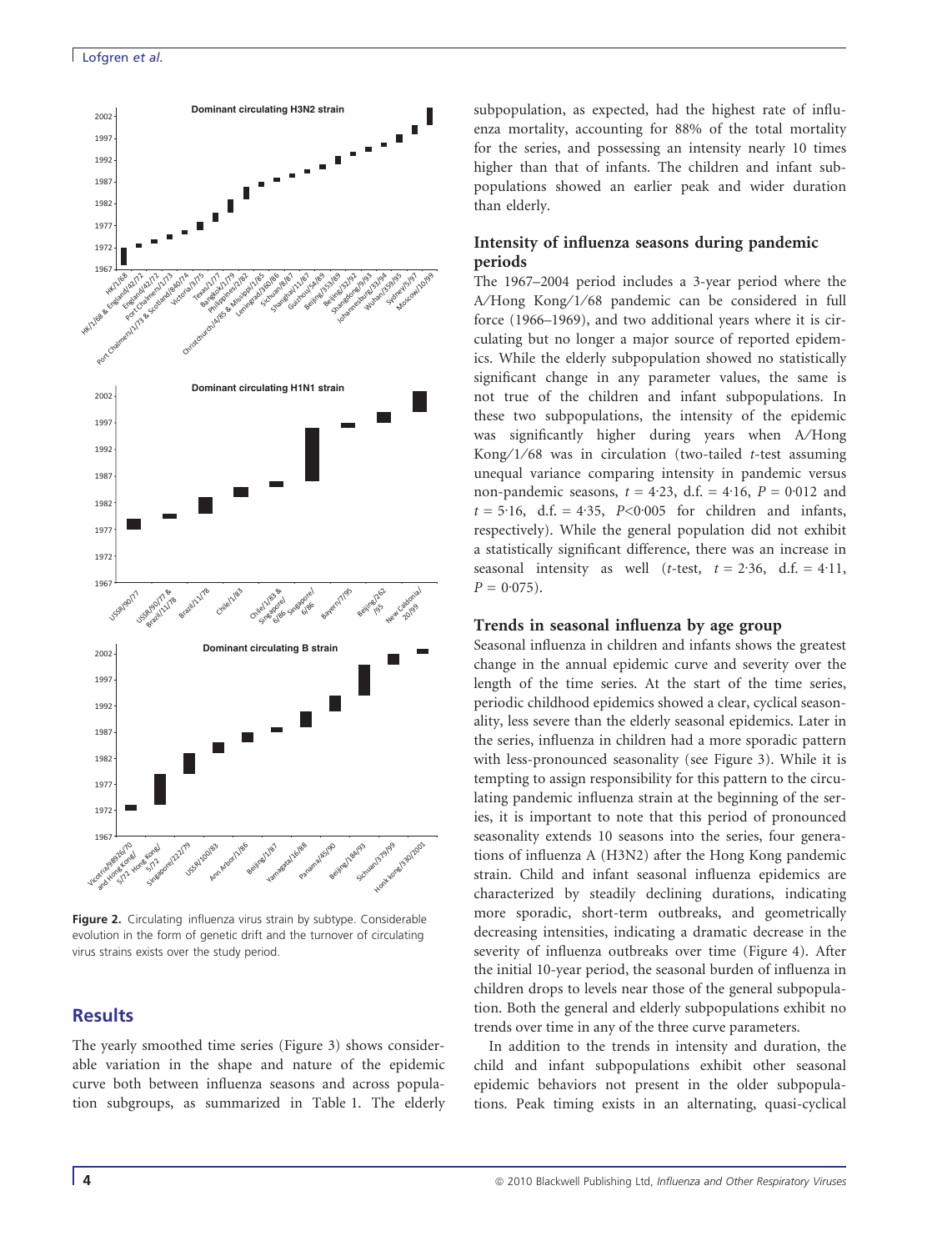

Figure 3. Smoothed harmonic time series for three population subgroups produced with Annual Harmonic Regression model. Periods of the pandemic circulation of A/Hong Kong/1/68 and the epidemic circulation of A/Singapore/6/86 are highlighted.

pattern of early peak and late peak years. In children, this pattern exists as an extremely strong negative autocorrelation between the timing of a season's peak and the timing of the peak before it, indicating frequent and significant alternations in peak timing  $(r_{\text{lag1}} = -0.51, P < 0.05)$ (Figure 5). Although in infants the relationship is somewhat more complex and less strong, it is never the less present. This relationship appears to be independent of any other epidemic curve attributes or circulating viral strains.

#### Viral evolution and seasonal influenza

While there were no statistically significant associations between viral strain and duration, intensity, or peak timing of seasonal epidemics, there was a statistically significant difference in the intercept  $(\beta_{0,i})$  of a given year's smoothed model for all population subgroups. The intercept is as a proxy for a baseline level of severity of the influenza season in conjunction with intensity, representing higher or lower rates of influenza mortality over the whole year. While in

Table 1. Summary of influenza time series 1967–2004; peak week, intensity, and seasonal duration show considerable variation within and between subpopulation categorizations

| Population         | <b>Total</b><br>cases | Model fit ( <i>P</i> -value) | Peak week<br>$(\pm SD)$ (weeks) | Intensity $(\pm SD)$<br>(deaths/million) | <b>Duration</b><br>$(\pm SD)$ (weeks) |
|--------------------|-----------------------|------------------------------|---------------------------------|------------------------------------------|---------------------------------------|
| Infants            | 1000                  | $r^2 = 0.484 (P < 0.001)$    | $27.78 (\pm 7.26)$              | $3.44 \ (\pm 3.57)$                      | $23.47 (\pm 1.97)$                    |
| Children           | 1258                  | $r^2 = 0.501 (P < 0.001)$    | $27.92 \ (\pm 6.73)$            | $1.59 \ (\pm 1.59)$                      | $23.42 (\pm 1.86)$                    |
| General population | 4890                  | $r^2 = 0.370 (P < 0.001)$    | $29.73 \ (\pm 4.75)$            | $0.57 (\pm 0.52)$                        | $24.23 (\pm 1.15)$                    |
| Elderly            | 45 388                | $r^2 = 0.566 (P < 0.001)$    | $30.82 \ (\pm 2.26)$            | $32.23 (\pm 12.88)$                      | $24.34 \ (\pm 0.59)$                  |
| Total              | 51 536                | $r^2 = 0.765 (P < 0.001)$    | $30.75 (\pm 2.07)$              | $4.37 (\pm 1.72)$                        | $24.36 (\pm 0.58)$                    |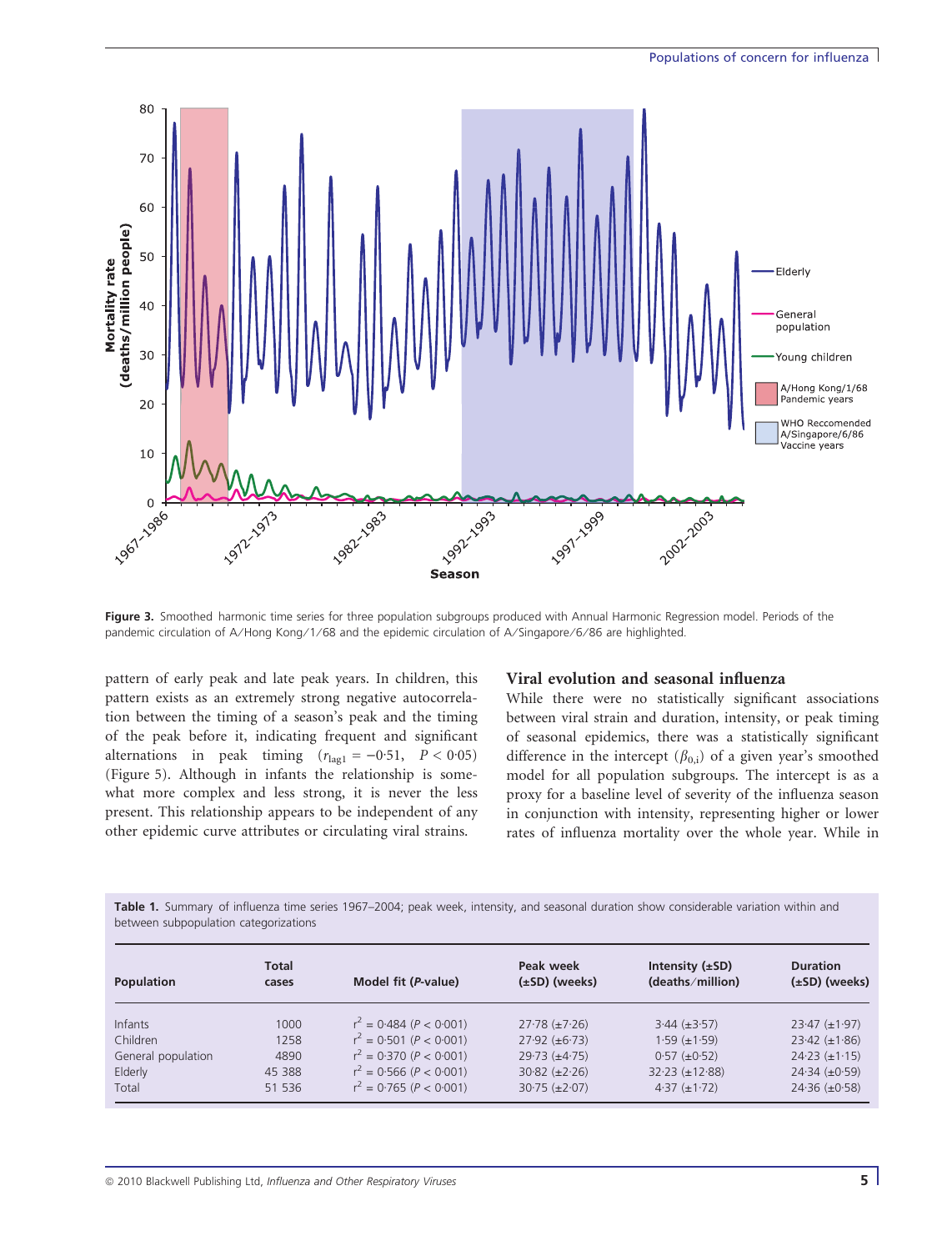

Figure 5. Peak timing (in weeks) for four population subgroups and the population as a whole. Pandemic A/Hong Kong/1/68 and epidemic A/Singapore/6/86 years are highlighted in red. The indicator for seasons corresponds to years in Figures 2 and 3. The graphs for child and infant peak timing are accompanied by plots of autocorrelation functions for lag 0–10 seasons to better demonstrate their quasi-cyclical nature.

the general, child, and infant subpopulations these differences are almost entirely because of the A⁄Hong Kong/1/68 season, there also exists a statistically significant (ANOVA, F-ratio =  $23.67$ ,  $P < 0.001$ ) difference in the baseline mortality level in the elderly subpopulation with respect to circulating viral strain. Based upon pairwise

comparisons (Tukey's HSD,  $\alpha = 0.10$ ), this difference is not because of pandemic flu strains.

The 1986–1987 influenza season saw the circulation of a particularly long-lasting strain of influenza A (H1N1), A/Singapore/6/86, with the high mortality rate in the elderly. The baseline mortality for this strain of H1N1 in the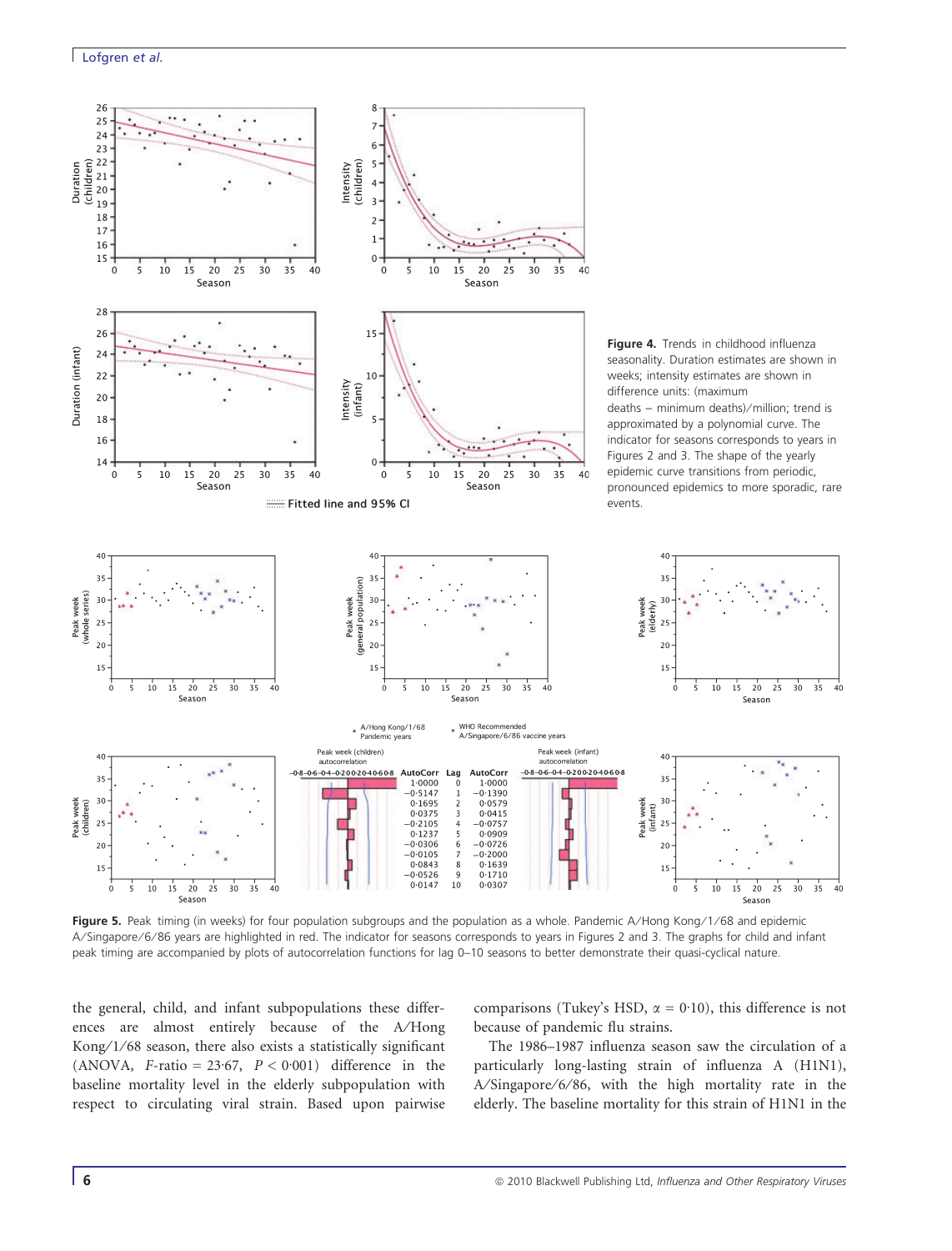

Figure 6. Increase in elderly seasonal epidemic severity because of the circulation of A/Singapore/6/86 ( $r^2 = 0.120$ ,  $P = 0.038$ ).

elderly subpopulation models (mean  $= 3.807$  deaths/million persons) is considerably higher than that of the average level for all strains (mean  $= 3.626$  deaths/million persons) and significantly higher than all other strains aside from A/Chile/1/83, the immediately preceding strain (Figure 6). A single strain that circulated for <2 years was not included in the analysis, as the study was examining the long-term impact of viral evolution and strain selection. Prior to its exclusion, this strain was not a significant source of higher model intercept in population subgroup.

# **Conclusion**

#### Viral evolution as a driving force in seasonal influenza

The impact of viral evolution of influenza on infrequent pandemics because of antigenic shift is widely studied.<sup>23</sup> However, the role of viral evolution in the form of antigenic shift on seasonal, non-pandemic influenza is also of clear importance.<sup>24,25</sup> In the elderly population, which has proven resistant to changes in the timing and severity of seasonal epidemics over the 37-year period of the study, it appears that particular strains of influenza are capable of producing higher rates of mortality without altering the underlying shape of the epidemic. The higher baseline mortality associated with A/Singapore/6/86 is puzzling. The virus has not previously been noted for virulence, although there is some suggestion that the recommended WHO vaccine strain only partially protected against the strain circulating in some years.<sup>26,27</sup> As a member of the H1N1 subtype, Singapore/6/86 appeared nearly a decade after the reemergence of H1N1 into the circulating virus pool in the form of A/USSR/90/77, and the majority of the individuals in the elderly cohort during the period would have been exposed in their youth to the pandemic H1N1 strain of 1918. The lack of any increase in seasonal severity in the child or general subpopulations suggests a lack of ''pandemic potential''.

The role of viral evolution in the seasonality of influenza clearly warrants further research because of the unexplained rise in seasonal mortality concurrent to the circulation of A/Singapore/6/86. It is possible that an underlying biological mechanism is responsible or it may be as a result of a poorly targeted vaccine. Regardless of its cause, it seems extremely likely that such viruses – lacking pandemic potential yet capable of causing significant health problems – will arise in the future. Advancing the understanding of potentially subtle changes in viral genomes, as well as detecting continuing circulation of the H1N1 strain responsible for the current pandemic relies on expanding laboratory and surveillance capabilities to track infections of multiple strains of influenza virus and non-influenza respiratory infections. Significant research and monitoring of the antiviral resistance of the locally circulating predominant strains are critical for the efficacy and use of antiviral medications as well as tracking newly mutated viral evolution.

# The decline of influenza as a common severe childhood disease

While still among the most at-risk populations for severe seasonal influenza-related complications, $5$  significant progress has been made in the last few decades in decreasing the burden of seasonal influenza on young populations. The strong downward trends in both duration and intensity of the seasonal epidemics represent childhood influenza transitioning from an ''elderly-like'' state of frequent, recurrent seasonal epidemics to a more ''general'' state, where influenza mortality, while still seasonal, is more sporadic, less severe on a population level, and generally indicative of greater health problems rather than a common occurrence. Clinicians and public health agencies would be advised to enhance the monitoring and treatment of childhood influenza as a serious disease, as well as ensure public awareness of the potential severity of the disease, mandate cases of potential pandemic influenza as reportable, and making mass vaccinations available.<sup>20</sup>

The quasi-cyclical pattern of peak timing in childhood influenza is somewhat more puzzling. This pattern has not been widely reported, and as such little evidence for a biological source exists.<sup>21,22</sup> The presence of the pattern when examining the entire newborn to 5 years of age population suggests that this cycle is not a product of the harvesting effect in newborns and the subsequent replenishment of a susceptible population in the oncoming year. Instead, it seems possible that this cycle is the result of complex interactions between infections from parents, siblings, and the maturing immune systems of newborns as they move into late childhood and a less immunologically vulnerable stage of their life.